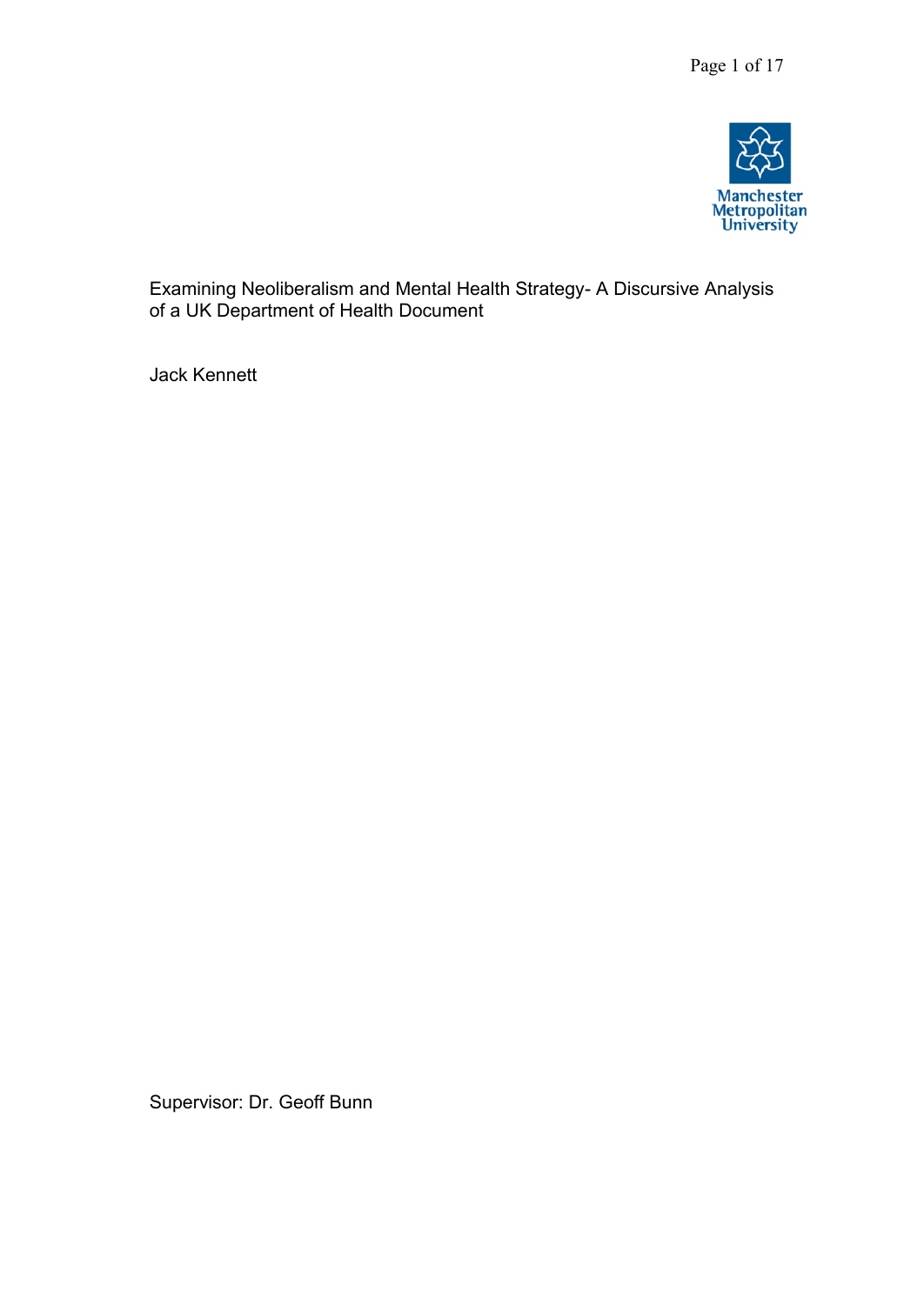### **Acknowledgements:**

I would like to thank my supervisor Dr. Geoff Bunn for his guidance, particularly in the complex field of discourse analysis that makes up the methodology section of my project and for believing in my ability to be independent in my studies. I would also like to thank my friends and family for their unwavering support both emotionally through my final undergraduate year and in their endless proof reading of this long and complicated document. Without these individuals, this dissertation would not have been possible.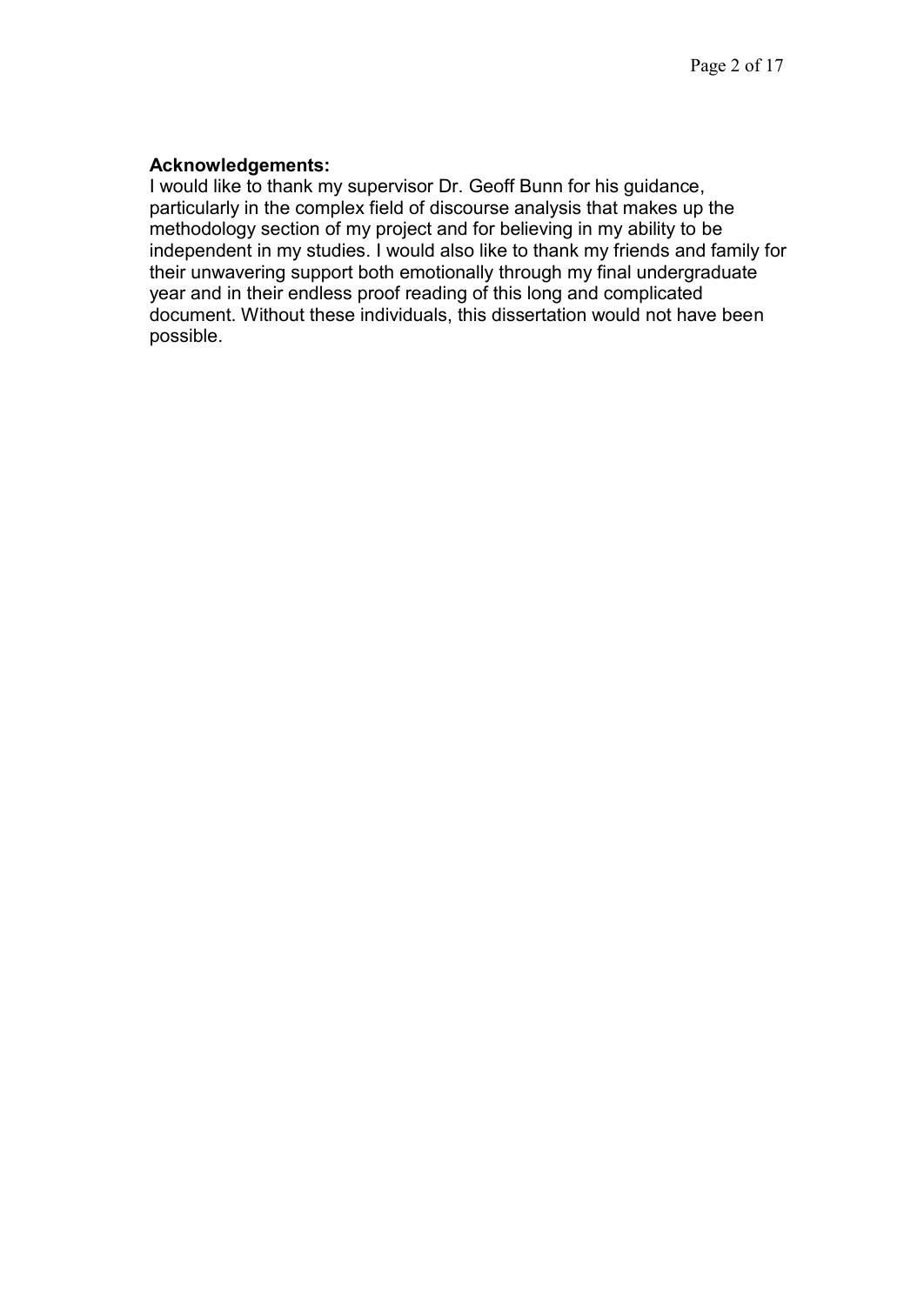#### **Examining Neoliberalism and Mental Health Strategy- A Discourse Analysis of a UK Department of Health Document**

#### ABSTRACT

Mental health has become a growing priority for the government of the UK over the past few decades and during the same period, the economic and social goals of the government have become increasingly neoliberally focused. The present study combines analysis of both neoliberalism and mental healthcare in examining a UK Government mental health strategy document. The present discourse analysis furthers the work of Tegtsoonian (2009) in examining how government produced literature can exhibit the rise of contemporary post-liberal agendas in political systems.

The present study uses an epistemological position derived from the work of Fairclough (1995, 2010), Laclau and Mouffe (1985) and Foucault (1972). In doing so, it uses a unique methodology to analyse '*Closing the gap: priorities for essential change in mental health'*  (Department of Health, 2014), a document produced by the Department of Health for outlining Government strategy for mental healthcare in the UK.

The analysis uncovers a clear neoliberal agenda throughout the document. Replicating the findings of Tegtsoonian (2009), the analysis evidenced the document's continuous attempts to align public interests with that of the government through various methods. Defining illness with the aim of inducting the public into the role of the consumer, prioritising functionality over wellbeing, and the adoptions of specific ways of conceptualising mental health are all identified as technologies of power. The concept of shifting between different paradigms of mental illness is uniquely explored in the way that it is used within the text to advance free market capitalist aims and goals.

| WORDS:<br>↖⊏ | <b>DISCOURSE</b>     | <b>NEOLIBERALISM</b> | MENTAL<br><b>HEALTH</b> | <b>FOUCAULT</b> | <b>PARADIGMS</b> |
|--------------|----------------------|----------------------|-------------------------|-----------------|------------------|
|              | <b>YSIS</b><br>ANAL. |                      | <b>JLICY</b><br>וחם     |                 |                  |
|              |                      |                      |                         |                 |                  |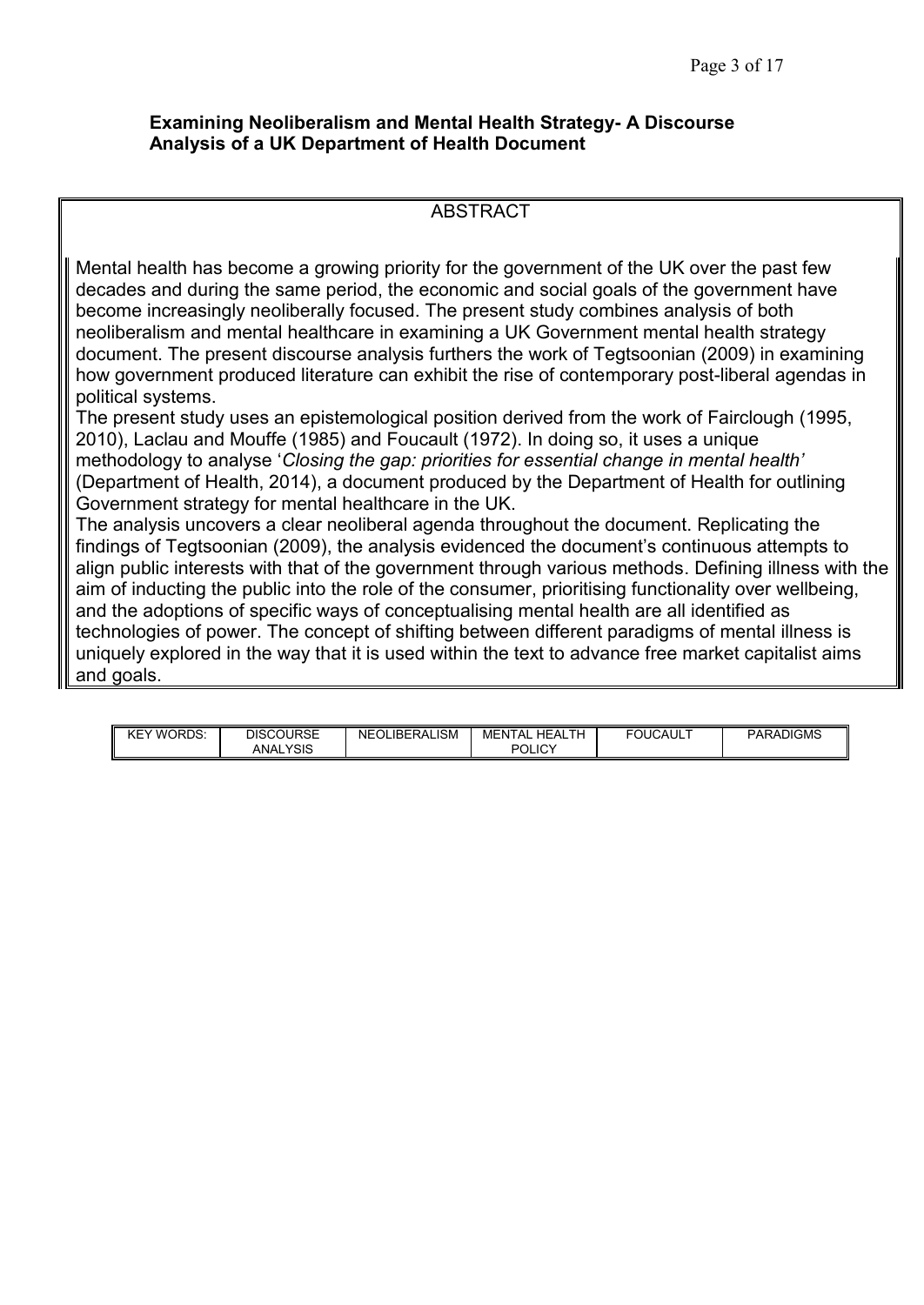## **Examining Neoliberalism and Mental Health Strategy- A Discourse Analysis of a UK Department of Health Document**

## **Introduction**

For the last 20 years, industrialised countries around the world have begun pursuing a neoliberal agenda. Distinctly different from previous 'liberal' eras, the term 'neoliberalism' broadly refers to a shift in economic mind-set in which political parties engage in processes of free-market privatisation of central government services, individualisation and governing 'at a distance' via non-traditional government technologies. Throughout the present study, the terms post-liberal and neoliberal are used interchangeably.

Through engaging in a neoliberally focused economic agenda, a government ensures that the effects of this policy shift, are felt in all areas of government control, including health and social care, education and the penal system. In focusing on health care, McGregor (2001) argues that the concepts of free-market privatisation and individualisation negatively impact healthcare in neoliberal societies. She argues that in treating unwell individuals as consumers rather than patients for economic gain (the ultimate reduction of government spending on healthcare), the standard of care they will receive will ultimately suffer (McGregor, 2001).

Scott Samuel et al. (2014) focus on neoliberal effects on healthcare in the UK; they argue that the sinister effects of this agenda have resulted in the population of the UK being fundamentally less healthy. Counter-intuitively During the same period as the rise of neoliberalism, mental healthcare has received increasing attention and in doing so, has attracted increased funding and government focus (Ramon, 2008). The present study seeks to examine the effects of neoliberalism on UK mental healthcare by analysis of a UK government mental health strategy document.

Discourse analysis has been a key force within health research for the past few decades. Through careful examination of how meaning is constructed using language and further exploring the ideologies of discourse, this type of analysis is particularly relevant to health research. An effective tool in deconstructing the reality that is constituted via our social interactions, discourse analysis has previously been used to examine representations of mental health in newspapers, service user involvement and UK healthcare, and interactions between pharmacists and patients (Hazelton, 1997, Hui and Stickley, 2007, Salter, Holland and Harvey, 2007). Tegtsoonian (2009) used discourse analysis to critically examine the neoliberal discourses present in two pieces of British Columbian political mental health literature and in doing so, highlighted the complex ideologies that affect mental healthcare policy in her province of choice. The current study seeks to both complement and further this analysis by applying it to healthcare in the UK.

Foucault (1977-1978) conceptualised the way by which power is exerted on populations as 'governmentality.' Governmentality comprises the technologies by which an institution influences its' subjects, and Foucault (1977-1978) postulated that this can be done through forms of knowledge. Every document that a government administration creates represents a new, specific body of knowledge and it is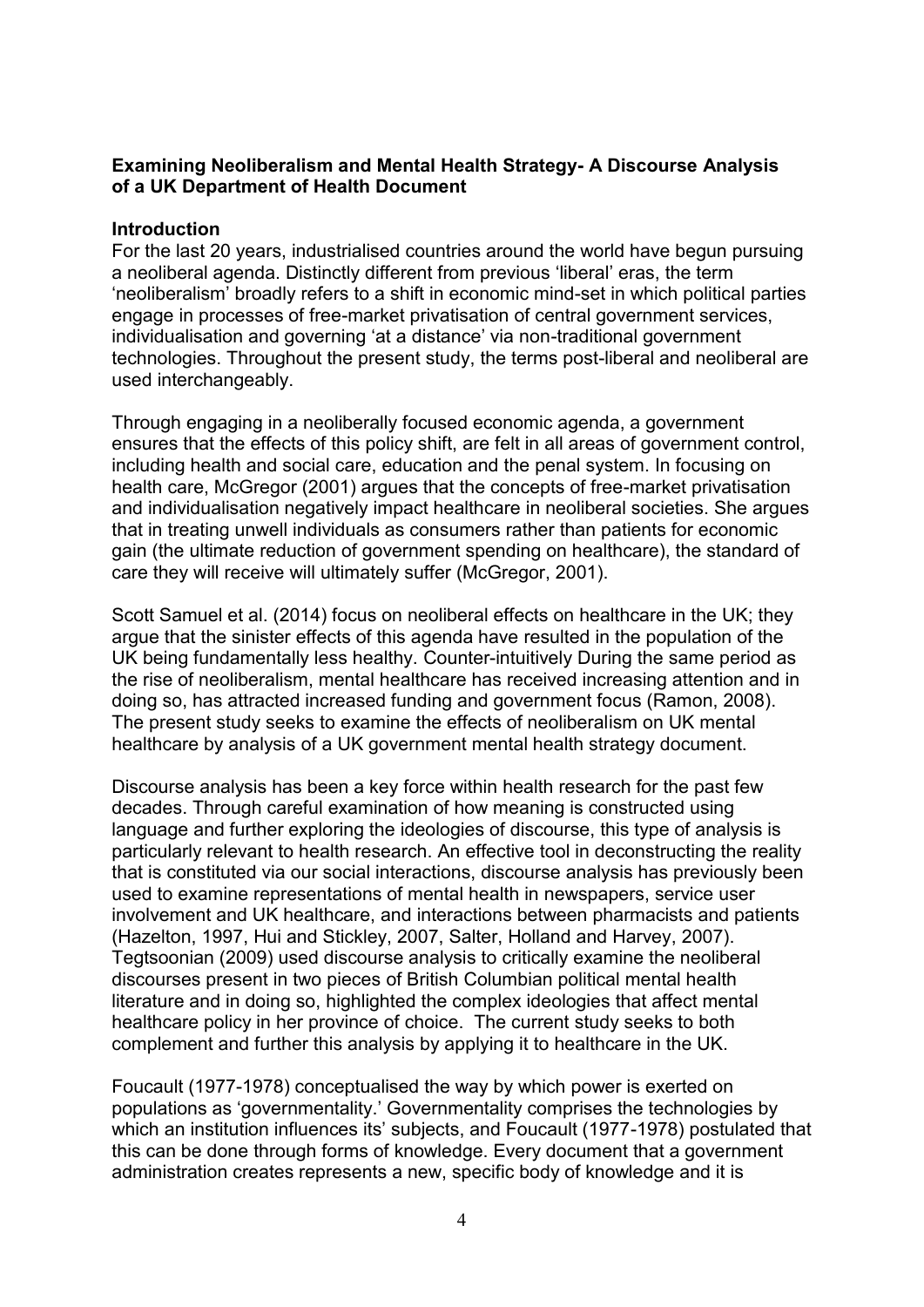through this knowledge that the power of the government influences populations. Tegtsoonian (2009) drew heavily on Foucauldian notions of power in her analysis of British Columbian mental health literature and the same focus on technologies of rule and knowledge and power will be placed on the analysis of the current study.

Foucault (1977-1978) examined the human body as an artefact of power that institutions can seek to govern, terming this governance 'biopolitics'. Foucault's (1977-1978) conceptualising of the human body this way is the most pertinent part of his work to healthcare research and even more so in the UK where healthcare is provided (and controlled) by the government. Although Foucault's work focused the 'anatomo-politics' of the physical body and the 'species' of humans, this study will seek to apply the theme of biopower to the psychological self; postulating that the biopower of the physical self extends to that of the psychological self in a way that Foucault could not have, due to the relative lack of recognition of mental health during his lifetime (Foucault, 1979, Hacking, 1982). Additionally, Tegtsoonian (2009) identifies the concepts of responsibilitisation, the shifting of responsibility for staying well from the government onto the individual and the community and the idea of 'evidence based practice' as key technologies of government rule. Both of these concepts link with the Foucauldian concept of the subjugation of populations via power created by bodies of knowledge.

Neoliberalism and paradigmatic shifts in conceptualising mental health Since the birth of psychological study and later the birth of psychiatry, a number of distinct paradigms have competed to explain psychological distress (Aneshensel, Rutter and Lachenbruch, 1991). The two modern paradigms for explaining mental illness are the 'biomedical' model and the 'psychosocial' model; the two models sit either side of a Cartesian divide with the former often characterised as reductionist and overly positivist and the latter characterised as unscientific and vague (Tavakoli, 2009). Further dividing the two paradigms is the complex nature of mental health, a field of health often misunderstood or plagued by incomplete science; even the very nature of human consciousness causes potential problems for understanding mental illness - 'is my consciousness and are my experiences solely biological in nature'? To reduce the idea of a 'mind' to a solely biological system can be difficult to accept and more difficult to accurately conceptualise (Tallis, 2004).

A typical liberal agenda emphasises the biomedical model, with the 'expert' state healthcare system assuming responsibility for treating 'ill' individuals; in a neoliberal age, in which a government seeks to push away individuals from state services, it has been theorised that the healthcare system would adopt more of a psychosocial paradigm (Rose, 1999). In adopting a psychosocial conceptualisation of mental health, the government gives individuals the power to change their own lives, through more psychologically based methods and strategies. In doing this, the government pushes the burden of healthcare away from the state as much as possible- individuals need not rely on professional opinions and prescriptions to feel better and instead turn to the idea of modifying their own thinking instead (Ferguson, 2007).

In keeping with Foucault's (1977-1978) postulations about generated bodies of knowledge, it can be argued that the specific way that the document conceptualises mental health also exerts a specific form power. By using an exclusively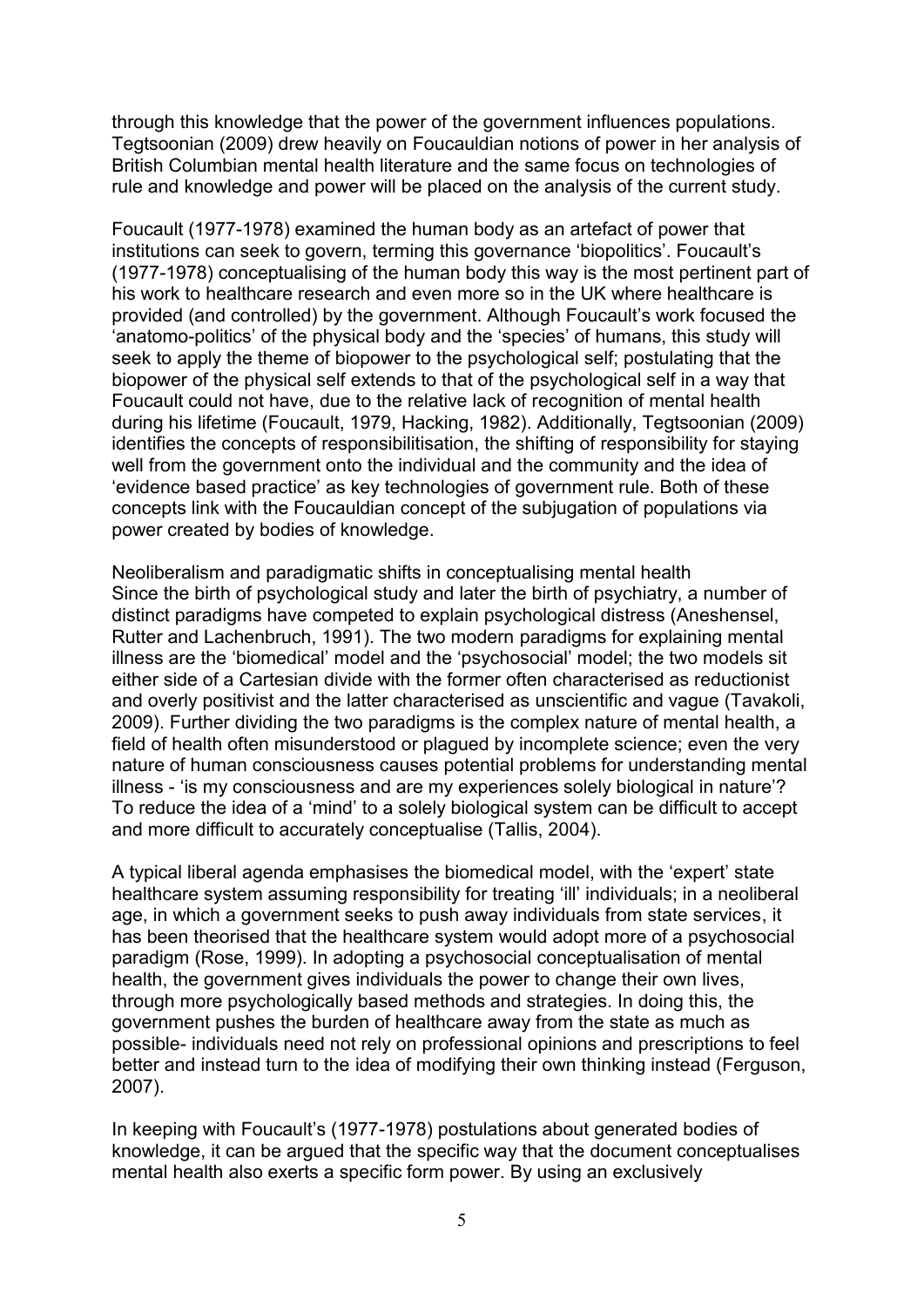psychosocial or biomedical paradigm for conceptualising mental illness, the document examined in the present study would project power by changing the way that those individuals understand themselves and those around them. In this way, controlling the paradigm by which the state healthcare system (and the individuals who use it) is a technology of power. Tegtsoonian (2009) did not examine particularly the different ways in which a government uses paradigms of mental health to neoliberal ends; in this way, the present study will further the work of Tegtsoonian (2009) by considering the use of models of mental health and closely examine the way in which they can be used as technologies of rule (Foucault, 1977-1978, 1979).

A proposed central tenet of healthcare in a neoliberal age is that the state priorities functionality and economic worth over all else. In the UK it has been argued that neoliberal government policies have emphasised employment as an outcome of mental health treatment rather than the wellbeing of individuals (Bell, 2014). This allying of productivity with a sense of self is indicative of a neoliberal political agenda and would be expected to be present in any strategy document produced by a postliberal administration. Callaghan, Fellin and Warner-Gale (2017) analysed several UK government mental health documents including 'No Health Without Mental Health' (Department of Health, 2011), and highlighted the Department of Health's strategy goals for the treatment of young people focusing on the prevention of problems in adulthood, when individuals are expected to be in employment, rather than focusing on individual wellbeing and a child reaching his/her potential. 'No Health Without Mental Health' (Department of Health, 2011), is a predecessor to the document in the present study and these neoliberally focussed elements are expected to be portrayed in the document in question.

Aside from the prioritising of functionality over wellbeing, studies of UK government healthcare documents have emphasised neoliberal technologies within Department of Health strategies. In particular, Callaghan, Fellin and Warner-Gale (2017) echoed the work of Tegtsoonian (2009) in highlighting increased focus on individualisation, the process of shifting responsibility for healthcare from the state to the individual. Callaghan, Fellin and Warner-Gale (2017) examined the role of private sector and voluntary organisations for this change of responsibility, as well as the process by which the UK government gradually privatises state mental health services.

## **Research Aims**

The present study will use discourse analysis to examine a UK government mental health strategy document: *'Closing the gap, priorities for essential change in mental health'* (Department of Health 2014. It seeks to further the work of previous neoliberal government document analyses, in particular that of Tegtsoonian (2009). This examination aims to highlight not only the effects of neoliberalism on contemporary UK Government strategy for mental healthcare but also the technologies present within the document to implement neoliberal policy ideals, as evidenced in a government document. The current enquiry seeks to draw heavily on Foucauldian literature on the generation of power through specific bodies of knowledge and the concept of governmentality as a way of exuding power over a population. Examining the paradigms present in this Department of Health document, will further show the effects of neoliberalism on the societal conceptualisation of mental health and how these effects exercise power in their own right.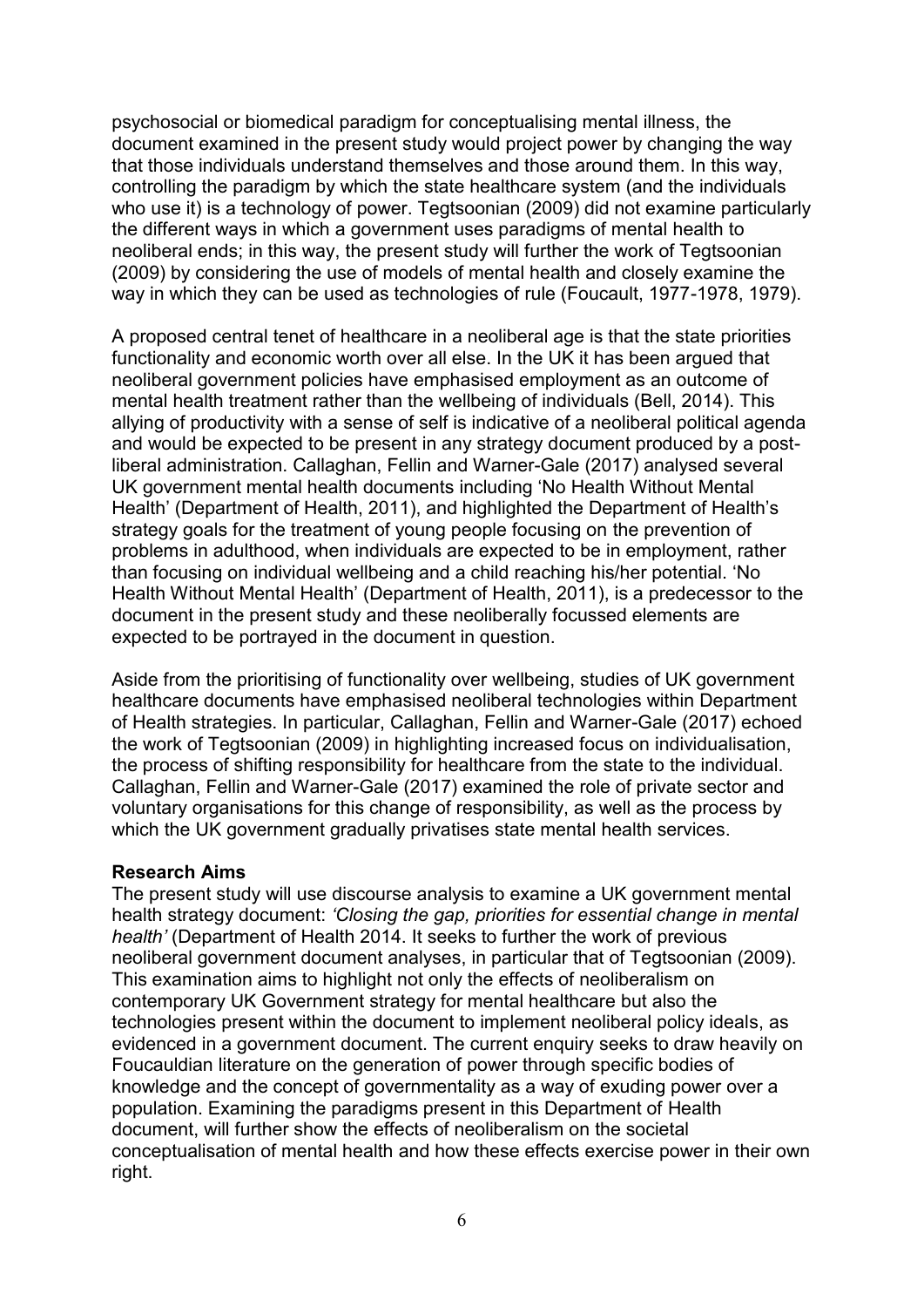# **Research objectives:**

-To examine how Tegtsoonian (2009)'s findings on the effects of neoliberalism on mental health strategy documents apply to a similar UK document

-To scrutinise the ways in which a neoliberal agenda is portrayed in the document in question

-To analyse which technologies of power the document in question uses to further a neoliberal agenda

# **Methodology**

The present study seeks to analyse the UK government strategy document '*Closing the gap, priorities for essential change in mental health'* (CTG) (Department of Health, 2014). While broadly using discourse analysis to examine the document, no one prescriptive discursive methodology is used. The analysis takes elements from Foucauldian literature, the work of Fairclough (1995, 2001, 2010), and Laclau and Mouffe (1985) to derive a unique epistemological position from which to better understand a key UK government strategy document (Foucault, 1972, 1977-1978). This paper outlines the government of the UK's strategy towards mental healthcare from 2014 to the present day.

The document in question was published in January 2014 for a specific although considerable target audience:

*Local Authority CEs, CCG CEs, NHS Trust CEs, Care Trust CEs, Foundation Trust CEs, Health and Wellbeing Boards, Directors of Public Health, Medical Directors, Directors of Nursing, Directors of Adults SSs, NHS Trust Board Chairs, Special HA CEs, Allied Health Professionals, GPs, Communications Leads, Emergency Care Leads, Directors of Children's SSs, Youth offending services, Police, NOMS and wider criminal justice system, Coroners, Royal Colleges, Transport bodies*  (Department of Health, 2014, P2)

An update and addition to a much larger strategy document, published in 2011, 'No Health Without Mental Health', CTG outlines the what the government of the UK views as contemporary problems with mental healthcare and how it plans to address these issues (Department of Health, 2011, 2014). The present study required no participants and therefore no method of data collection. There were no ethical issues associated with the analysis of a document that is readily available online. The document in question was selected as it is the natural successor to the much larger strategy paper 'No Health Without Mental Health', but more recent; it therefore reflects the changes in attitudes towards mental health and the growing knowledge around mental health in the three years between the two publications (Department of Health, 2011, 2014)

Discourse analysis seeks to examine not just the language and the elements that constitute the discourse, but also the gaps and hidden meanings within the discourse. An inspection of these gaps illuminates which issues the government (through a strategy document that it produced) leave problematized and which discourses are left privileged (Bacchi, 1999). Critical Discourse Analysis as described by Fairclough (1995, 2010) concerns the interactions between discourses,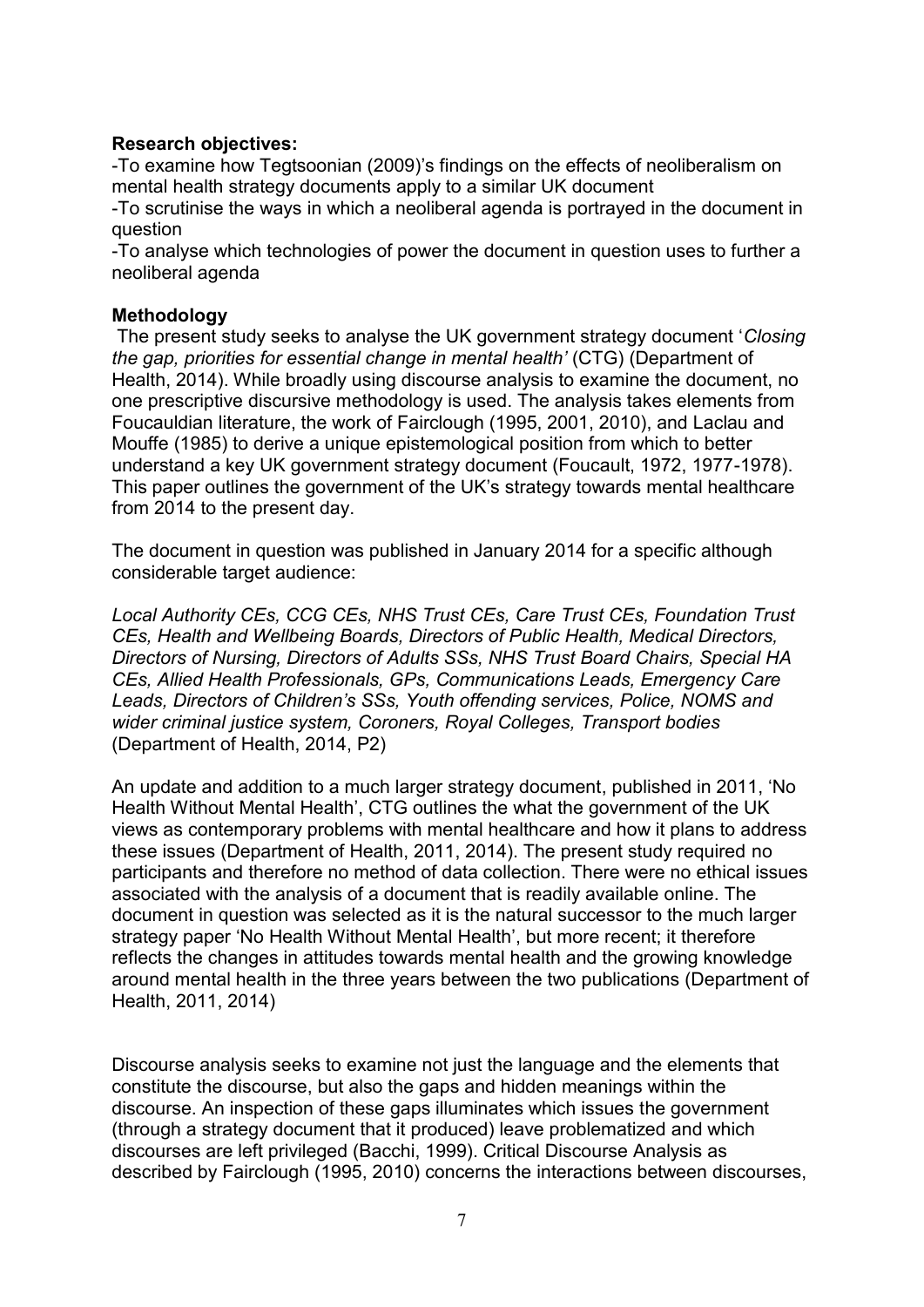objects and people to construct meaning. Fairclough (2010) postulates that these interactions are key in fostering power in a particular socio-political context. In health research, an area in which one set of individuals or institutions are deemed to be 'expert(s)' and an immediate knowledge differential is created (I am a medical professional/you are not), Critical Discourse Analysis is a crucial viewpoint from which to study the imbrication and conflicts present (Fairclough, 2010).

Lachlau and Mouffe (1985), present an alternative perspective on analysing discourse, with distinct ideological position. They posit themselves at the end of a spectrum that treats discourse as an entirely abstract concept and argue that meaning can never be fundamentally fixed. This assertion allows discussion around the way that social struggles can shape the meaning of discourse although their work is fundamentally tied to a Marxist critique of discourse and society; this position represents a very distinct ideological standpoint that governs their analytical process (Jorgensen and Phillips, 2002, Laclau and Mouffe, 1985). Nevertheless, the theory of discourse that Laclau and Mouffe (1985) employ is useful particularly in mental health research. They make clear the importance of certain 'nodal points' around which all other meaning in a literary discourse is organised: Laclau and Mouffe (1985) P122) argue that all other signs (words, phrases) in a text are organised around certain nodal points. For example, this form of discourse analysis would postulate that medical discourse consists of a 'net of interrelated meanings' fixed around the domain of the body and pathology, and that the term 'body' would be a nodal point, which gives other medical terms such as 'cell' and 'catheter' meaning (Jorgensen and Phillips, 2002). In mental health discourse, a topic on which much of the public still has little knowledge about, individual terms become all the more poignant. In a field of discourse which by nature crosses between the discursive domains of the medical, biological, psychological and social, emphasis on nodal points that inform the rest of the surrounding discourse and give meaning to a text as well as creating a domain for it to exist in, becomes all the more important.

While the rationale behind the methods of Laclau and Mouffe (1985) is key to examining government mental health literature, a purely Marxist analysis was not appropriate for the present study. To effectively analyse a document produced by a government for a state national health service, it is crucial to have an understanding of the relationships between existing institutions and the discourse in question. The discourse produced by the Department of Health can only be partially examined by only focusing on the field of meaning that it produces and the social context that governs that field, something that the methodology of Lacau and Mouffe (1985) offers. Therefore, that analysis must be paralleled by a politically situated examination of the power which that body creates, an element which the ideas of Foucault (1972, 1977-1978, 1979) adds to the analysis.

The present methodology draws heavily on Foucauldian literature to examine the document in question. The notion of governmentality is key to the present analysis, the broad construct that Foucault helped develop to understand the non-traditional technologies of power being exerted by institutions on populations, being particularly relevant in examining neoliberal government strategy and healthcare (Foucault, 1977-1978, 1979). Given that the work of Tegtsoonian (2009) drew so heavily on the Foucaudian literature and governmentality, any attempt to replicate her findings would be remiss without a similar methodological focus.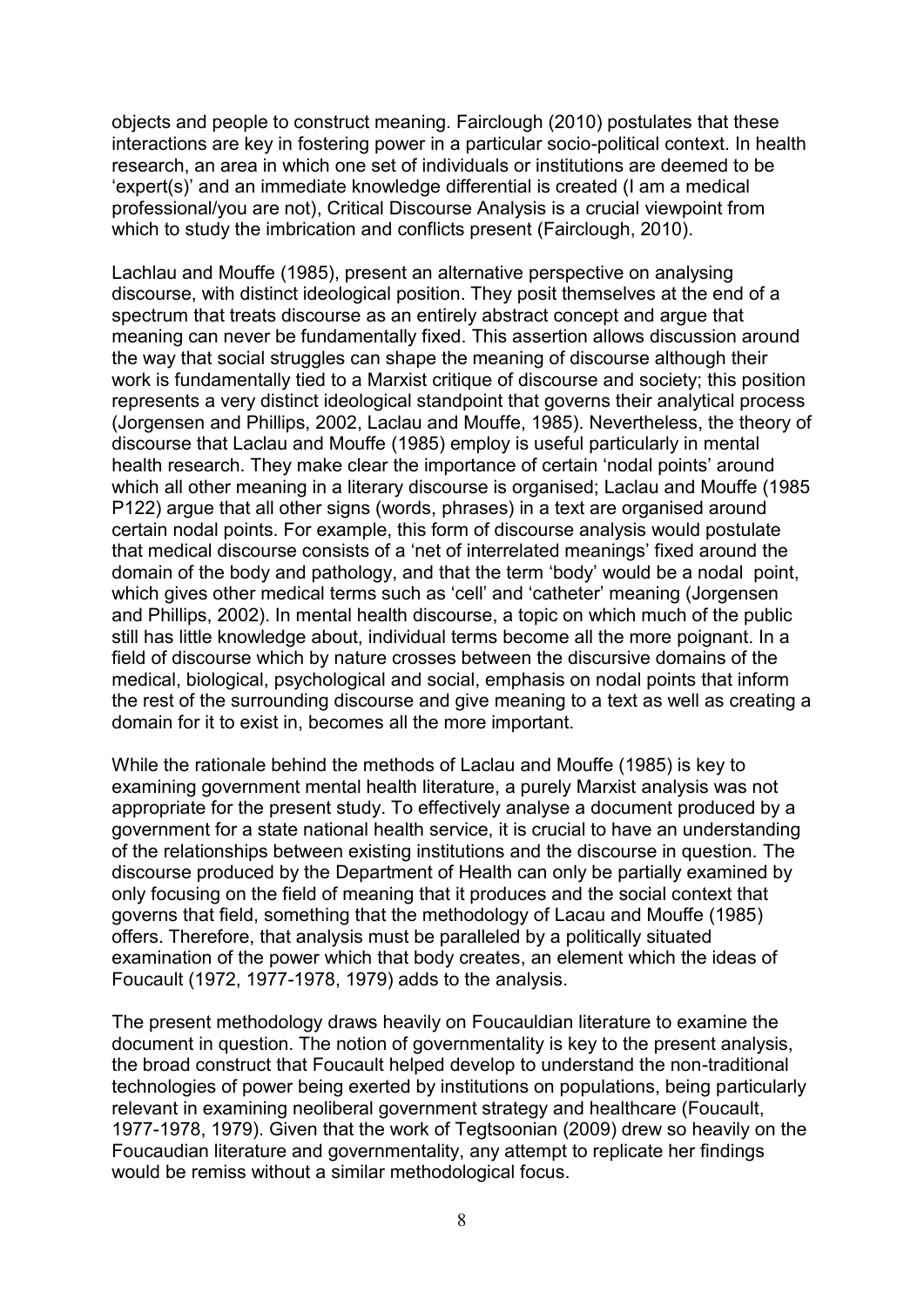In the Archaeology of Knowledge (1972), Foucault focuses on the idea of texts constituted by 'statements' – either words or phrases that form meaning throughout the text, but crucially can also be considered on their own. In doing so, Foucault (1972) draws a parallel to the 'nodal points' that would later be conceptualised by Laclau and Mouffe (1985). Foucauldian analysis seeks to examine the body of knowledge that a particular text is creating. However, dissimilar to the Marxist analysis of Laclau and Mouffe (1985), Foucauldian analysis further seeks to scrutinize the form of power that the body of knowledge is exerting (Foucault, 1972). This focus on the technologies of influence is evidenced in additional work by Foucault and is a key component of the methodology of the present study. Viewing the present, government published text as a tool for power that creates a body of knowledge, is crucial to understanding the ways in which the document asserts its' own ideological tenets and the methods by which it does so.

An additional element of the present study that is complemented by Foucauldian analysis, and not considered in previous strategy document research is the idea of shifting models of conceptualising mental illness. Considering the paradigms for understanding mental health, the two differing models, biomedical and psychosocial, come with specific evidence bases, epistemological frameworks and different ontological claims. In this way, the two competing paradigms can best be understood as two separate bodies of knowledge. As a form of analysis that examines what constitutes separate textual bodies of knowledge and scrutinises the ways in which those bodies exert power, Foucauldian analysis is an important tool in considering the effects of neoliberalism the knowledge that it privileges and obfuscates in a document produced by the Government of the UK.

Little of Foucault's work is prescriptive in terms of epistemology and as a result, specific assertions as to his epistemological framework have often been contested (Alcoff, 2013, Hewett, 2014). The present study draws on Foucault's epistemological stance shown in genealogy of the penal system, maintaining that knowledge and power conserve a dyadic relationship in which power is not privileged over knowledge (Foucault, 1979, Alcoff, 2013). The present methodology takes the ontological claim that discourse is not entirely abstract and accepts that other institutions and practices that exist outside of the discourse in question, are both real and meaningful.

The present study uses a methodology that combines the work of Fairclough, (1995, 2001), Laclau and Mouffe (1985), and Foucault (1972, 1977-1978). While all theorists are concerned with discourse, no single one epistemological stance or method lends itself to all qualitative analyses and thus elements from a number of discursive viewpoints are used. Critical Discourse Analysis represents a key base for the current methodology, with the interactions between language and power and a focus on the socio-political context of discourse being key to any discursive method. However in terms of specific analytical method, the present study more closely follows the discourse analysis of Laclau and Mouffe (1985) and focus on specific nodes within the text, conceptualising meaning as being built from those nodal points, within the contextual domain of the text. However while using elements from the method Laclau and Mouffe (1985) assert, the present methodology does not use the specific Marxist epistemology associated with that form of analysis. Foucauldian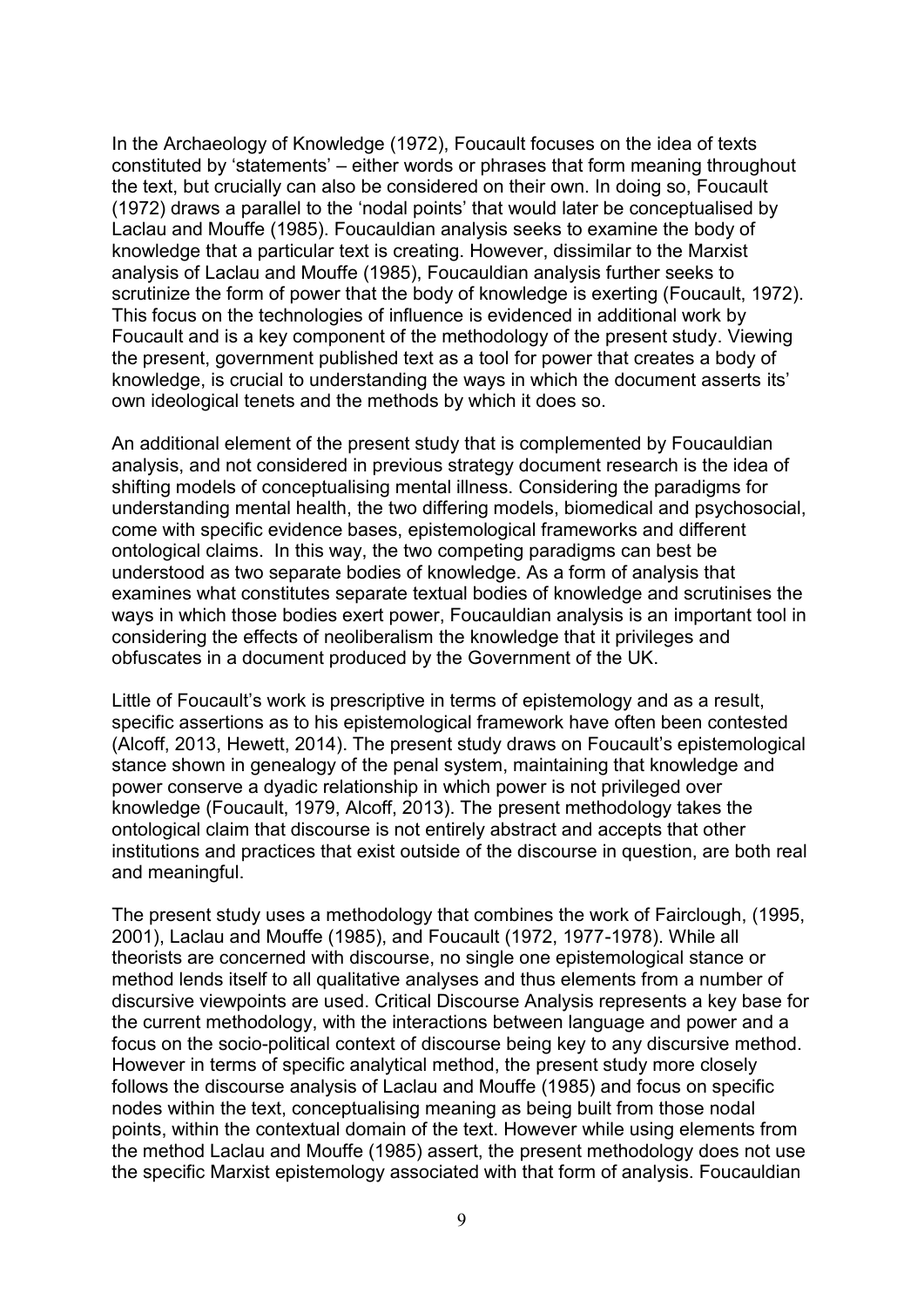analysis forms a key tenet of the methodology of the present study, with Foucauldian notions of the constituents of texts echoing that of Laclau and Mouffe (1985), with the interface between power and the knowledge/meaning created by the text playing a central role. Foucault (1977-1978)'s ideas around the technologies of power are key in analysing a government published document while Foucauldian notions of governmentality also give insight into the analysis as for Tegtsoonian (2009). In doing this, the present study provides a unique but effective methodology that is tailored specifically to suit the examination of the document, CTG (Department of Health, 2014).

## **Analysis and Discussion**

In examining the government mental health strategy document '*Closing the gap, priorities for essential change in mental health*,' (CTG) (Department of Health, 2014) a political agenda behind the text became clear. The key themes became that became evident were shown by distinct nodal points and statements throughout the text, they were: neoliberally focussed aims, prioritising functionality over wellbeing and paradigmatic shifts within the document.

## **Neoliberalism**

It has been argued that the economic agenda pursued by the UK government in recent decades has negatively impacted the wellbeing of citizens in the UK (McGregor, 2001). In CTG, the Department of Health uses 'statements' to create a conceptual field for understanding mental healthcare in which the economic agenda of the government features heavily. The statement

'*Psychological therapies work'* (CTG, Department of Health, 2014, P14)

is a powerful phrase and a key nodal point within the text. By unequivocally affirming that psychological treatment '*work*[s]' the Department of Health not only claims to know the truth in a contested area of research but also begins to create a specific body of knowledge. It has further been argued that in focusing on changing the attitudes and cognitions of an individual, psychological interventions focus exclusively on the individual and in doing so, fail to address the critical socioeconomic conditions that may be contributing to mental illness (Lambert, 2006, Tegtsoonian, 2009) found a similar emphasis in British Columbia and in this failure to focus on complex contextual variables, the document in question creates a specific body of knowledge for seemingly the purpose of saving money spent on state mental health services – a neoliberal end.

CTG continues to create a specific body of knowledge throughout the text;

*"People with mental health problems have higher levels of alcohol misuse and obesity than the population as a whole, and do less physical activity. Some 42% of all tobacco smoked is by people with mental health problems"* (CTG, Department of Health, 2014, P27)

While the Department of Health is identifying areas in which it can improve the health of individuals, this claim is not as innocuous as it seems. In defining what 'health' is, and giving specific meaning to what being 'healthy' is, the government uses this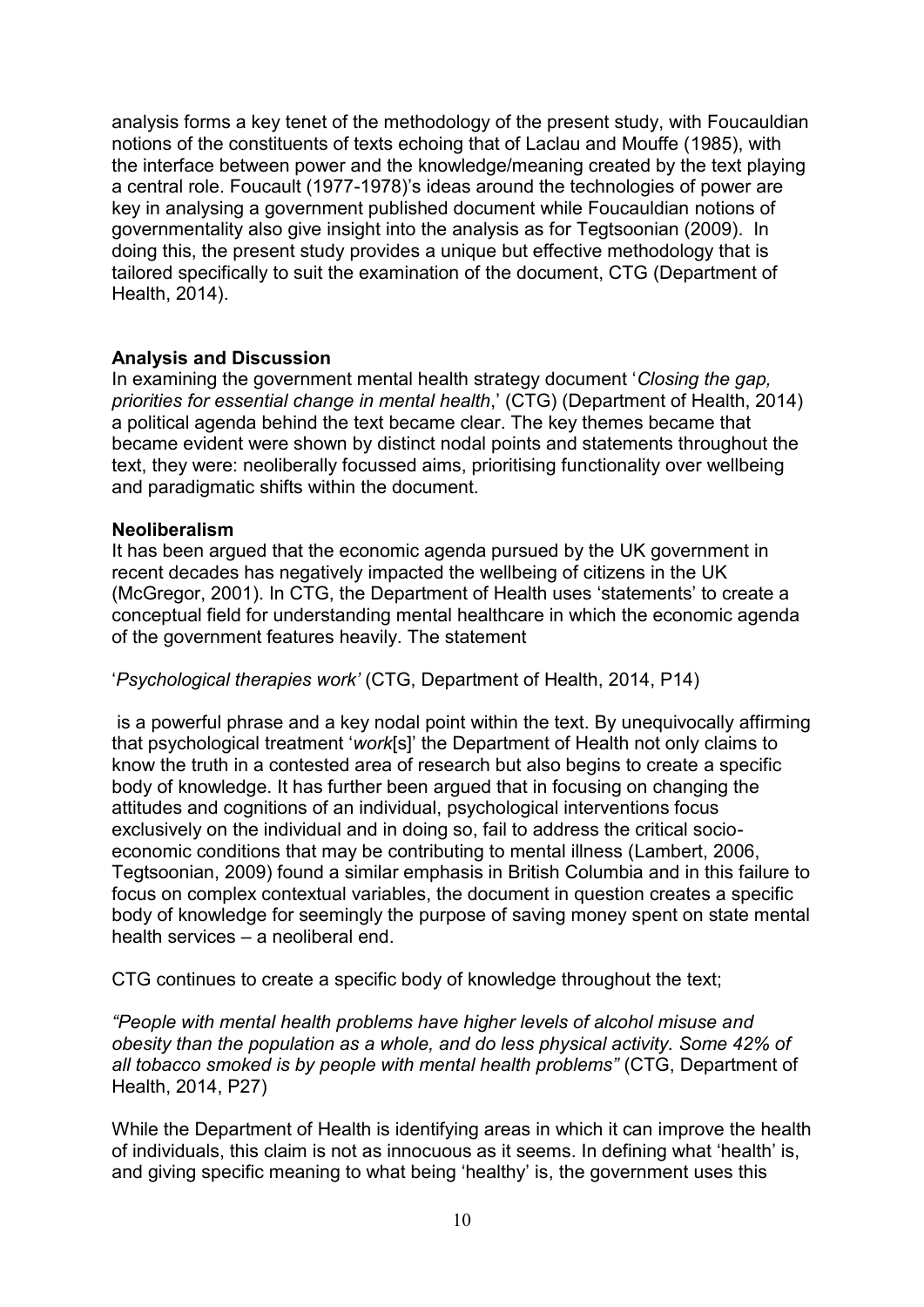statement as a nodal point to create meaning that exerts a power over the bodies of individuals, a form of governance coined 'biopolitics' by Foucault (1977-1978). The more 'unhealthy' individuals in the UK, the more potential customers there are either for NHS services or privately commissioned services. In defining the parameters of what is health, the Department of Health is creating more potential clients for the health market and inducting individuals into the role of the consumer (Tegtsoonian, 2009). The concept of the government defining illness is clear in the statement:

"*It will mean that whether individuals themselves request help because they are in crisis, or any public service recognises that someone they are dealing with is experiencing a crisis"* (Department of Health, 2014, P23)

In allowing public services to define what constitutes a mental health crisis for someone, or what behaviours (i.e. smoking) are unhealthy CTG is taking power away from the individual. In doing this, the document again creates potential consumers in a society where mental health crisis services are becoming increasingly privatised (Freeman and Peck, 2006). To serve this political and economic end, the present study contends that Foucault's concepts of biopower can extend to the psychological self rather than just the physical self; the Department of Health is not subjugating and regulating physical bodies in the document, rather individuals' psychological selves (Foucault 1977-1978, 1978). By allowing entities other than the individual to define what is 'healthy' and what is unhealthy, the government seeks to create a body of knowledge that exerts power, and does so to fit an economic end.

The document in question shows a clear preference for private sector funding for mental healthcare services rather than state spending. This attempt to save the money of the Department of Health is part of a clear neoliberal agenda, identical to the discourses uncovered by Tegtsoonian (2009) in British Columbia.

*"By using some of the Care and Support Specialised Housing Fund to encourage developers to think specifically about homes that can support people who have a mental illness or learning disability to live safely and more independently for longer we can help showcase some good practice for future developments."* (CTG, Department of Health, 2014, P28)

*"But to make the most difference to the most people, we need to look beyond mental health services into wider public services; then beyond public services into our society as a whole*." (CTG, Department of Health, 2014, P35)

In clearly attempting to shift the responsibility of healthcare from the state to the private sector, the document in question evidences the post liberal agenda in the way that the UK government plans future health services. This confirms the work of Tegtsoonian (2009) applies in the UK and furthers the work of McGregor (2001) on physical healthcare.

## **Prioritising functionality over wellbeing**

Further replicating the findings of Tegtsoonian (2009), CTG creates a conceptual field in which public interests are aligned with those of the neoliberal state. A key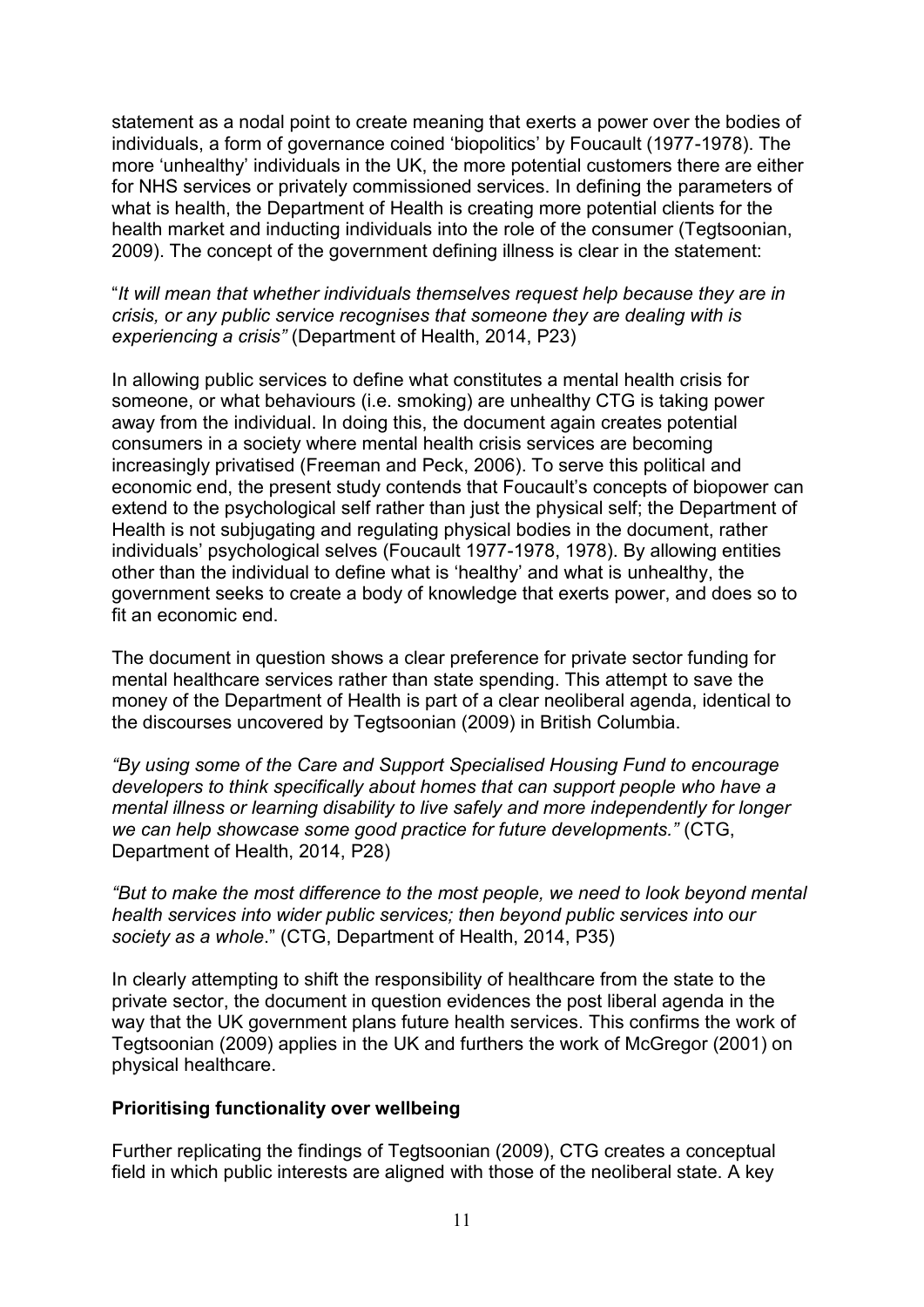way in which the document does this is to clearly prioritise functionality over wellbeing in desired outcomes of mental health treatment. In the eyes of the state, the more an individual can function, the greater his or her economic value, it is the reducing of worth to economic outcomes that characterises a neoliberal governmental agenda in the UK (Bell, 2014).

# *"23. We will support employers to help more people with mental health problems to remain in or move into work"* (CTG, Department of Health, 2014, P30)

## *"24. We will develop new approaches to help people with mental health problems who are unemployed to move into work and seek to support them during periods when they are unable to work"* (CTG, Department of Health, 2014, P32)

These two unambiguous statements head two sections of CTG. More focus is given to employment than any other topic in the text, further emphasising employment or education as a crucial outcome of mental health treatment and a marker of good mental health. The repeated statements on unemployment create a specific meaning the discursive field represented by the text; in this way, the Department of Health's conceptualisation of employment and mental health becomes a central principle throughout the entire discourse. In pursuing a specific political and economic agenda that equates economic value to worth, the government is prioritising the functionality of individuals over their personal wellbeing; this distinction is crucial as by giving less importance to welfare, the mental healthcare system inevitably begins to ignore the personal experiences of individuals, making them fundamentally less well (McGregor, 2001, Callaghan, Fellin and Warner-Gale, 2017).

## *"In the last three years alone, they* [psychological therapies] *have helped more than 45,000 people to recover from and cope with mental health problems so that they can come off benefits and return to work."* (CTG, Department of Health, 2014, P14).

This emphasis on individuals coming 'off benefits' encapsulates the neoliberal agenda that the text pursues. This agenda represents a turn away from the economic policies of the liberal welfare state and puts emphasis on withdrawal of state support, replacing it with individual responsibility and private sector services (Tegtsoonian, 2009, Scott Samuel et al, 2014). The strategy document that the Department of Health has created uses statements to create a body of knowledge and a way of conceptualising mental health that advances a post liberal agenda, in influencing conceptions of mental health, the government of the UK is moving further than 'biopolitics' and moving into the realm of 'psychopolitics', seeking to define and therefore subjugate the psychological selves of the people of the UK (Foucault, 1972, 1977-1978). The discourse represented in CTG is a clear attempt to control the psychological selves of individuals, in this particular instance by setting outcomes that prioritise certain elements of wellbeing. This technology of power is used as an instrument for a post liberal agenda in which the government wishes to withdraw state support from as many individuals as possible.

# **Shifting conceptualisations of mental health**

Foucault (1972) viewed discourse as set of independent statements that allowed the emergence of a particular conceptual field; CTG attempts to integrate different ways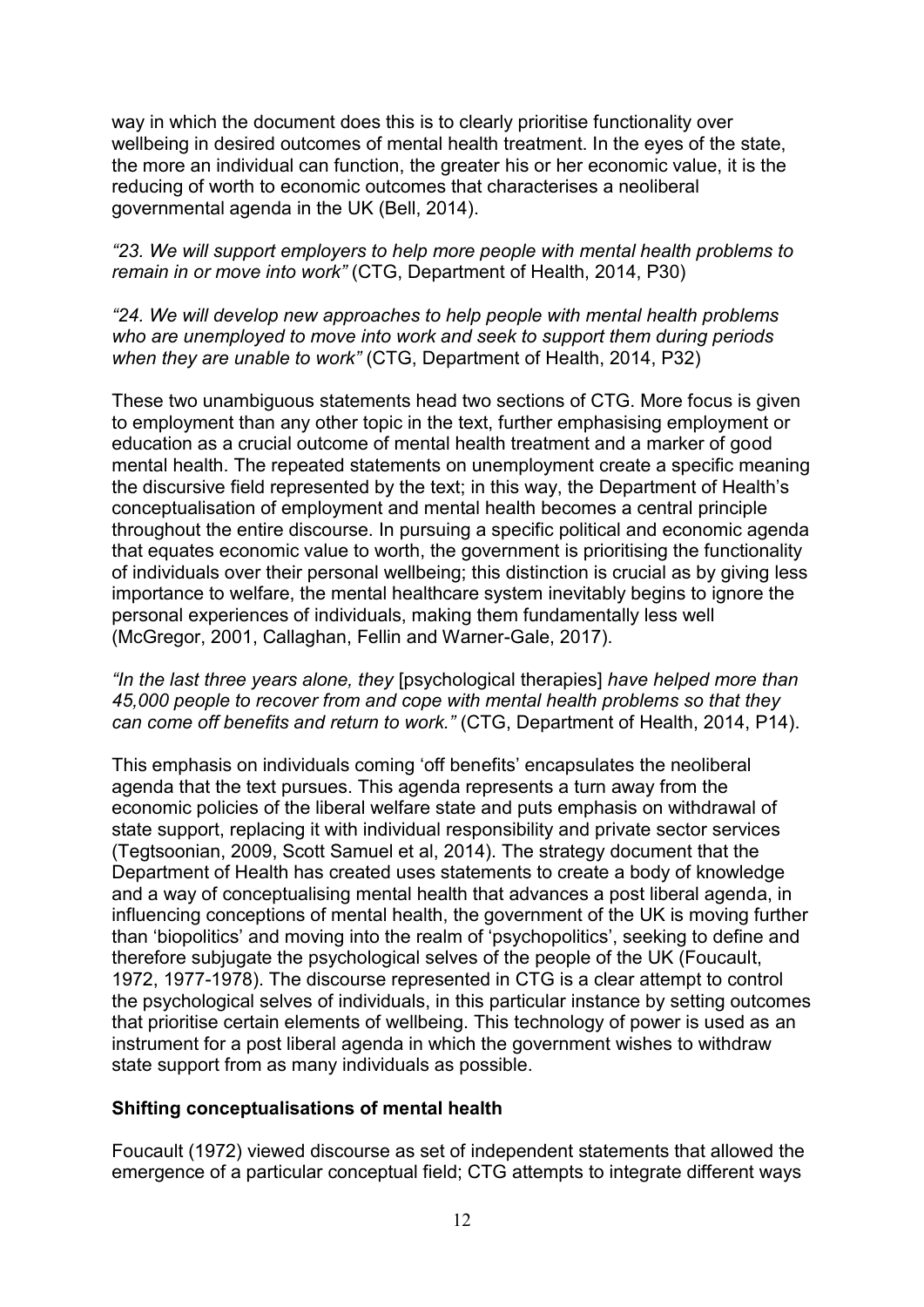of conceptualising mental illness but does so in a concerted effort to continue exerting power. Within the document the Department of Health offers no ontological claims as to what mental illness is. Although the NHS proffers to use the biopsychosocial model, this is not mentioned within the document in question; the text switches between the biomedical model and the psychosocial model as separate discrete entities and this 'cherry picking' of ontological claims, is ambiguous and creates a vague field of uncertainty around the epistemological standpoint of the document (Shah and Mountain, 2007).

It has been argued that a neoliberal agenda would push towards a psychosocial model, moving away from a biomedical model in which expert state professionals assume responsibility for the care of 'ill' individuals. This move is evidenced in specific sections of the document:

*"Emergency Departments should aim to refer all those who present with self-harm for a psychosocial assessment, as set out in the NICE guidelines. We expect GPs to refer people who disclose self-harm to psychological therapies as appropriate."* (CTG, Department of Health, 2014, P21)

The presumption that self-harm is immediately and exclusively a psychosocial issue is to focus on a specific paradigm of understanding mental health. Self-harm is a complex issue that can be addressed in several ways and this singular focus from the department of health can be explained in terms of a neoliberal desire to delegate a duty of care from the state to other providers, in a time where increasingly more psychological therapies are being commissioned from private companies and charities by the NHS (The King's Fund, 2014). As described above, to localise the problem within the individual and therefore releasing the state from the onus of responsibility of improving the quality of life that may be linked to self-harm (Bell, 2014).

#### *"Potential initiatives could include developing the link between psychological therapies and employment support"* (CTG, Department of Health, 2014, P32).

Moreover, the nodal point created by the linking of employment issues with psychosocial stressors further influences the body of knowledge created around statements in the text. This paradigm again shifts the responsibility for treatment to psychosocial services and not with NHS doctors, psychiatrists and medications – all of which are costly. The government is seeking to align public interests with the economic ones of the state, and using a specific way of conceptualising mental health to do so.

However the text does not only predicate the psychosocial model as one for best understanding mental health, it also emphasises the biomedical model:

*"That is why Time to Change is at the heart of so much of our public health work, both in terms of supporting people who have a mental health problem, and in terms of prevention. It is the driver of true long-term change."* (CTG, Department of Health, 2014, P34).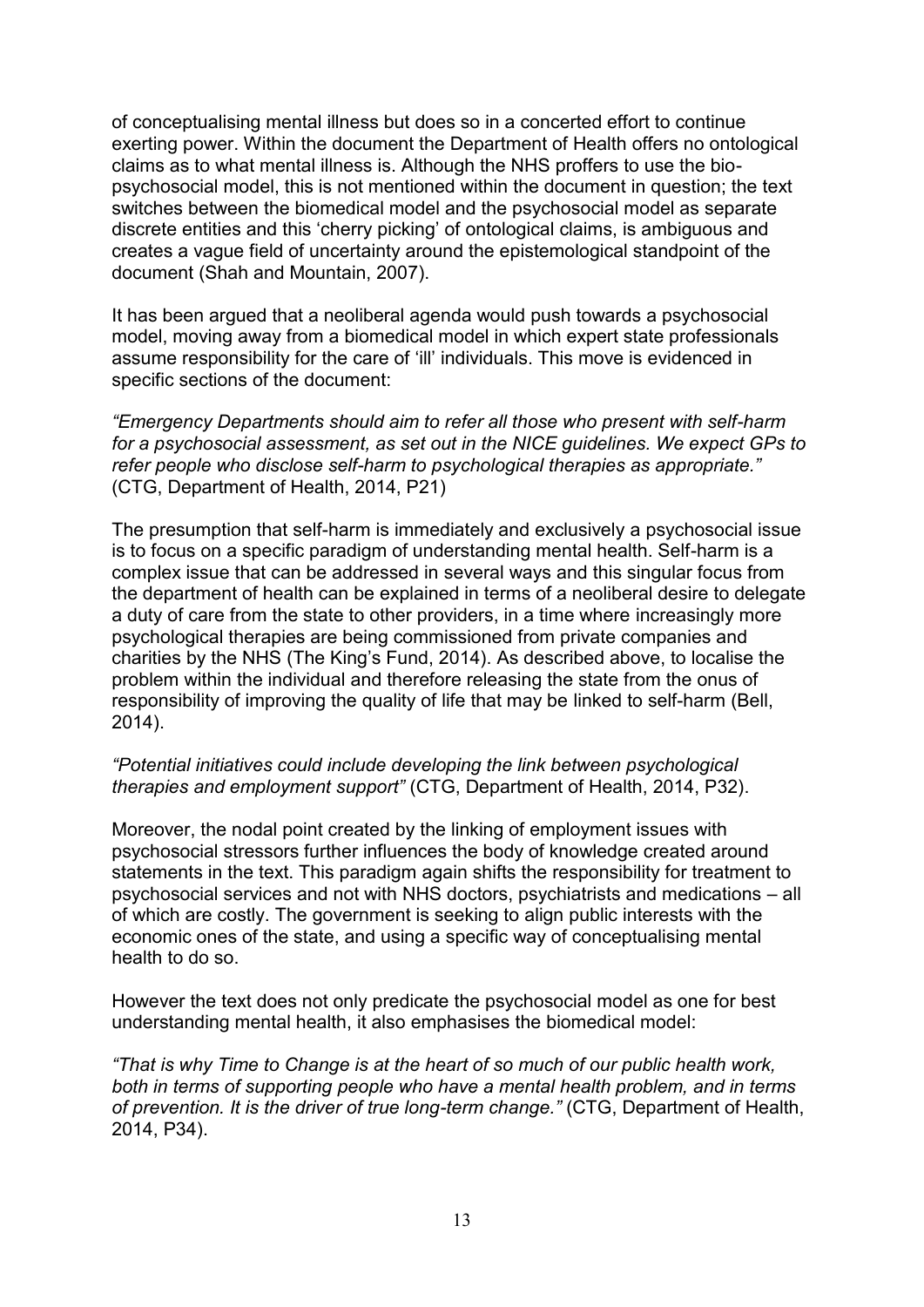In addition to making a financial commitment of £16 million to the Time to Change campaign in the document, the government unequivocally pledges its support for the organisation. While the charity has done much work to reduce stigma around mental health problems in the UK, it does so based almost exclusively on a biomedical model (Page, 2014). The way that the government seemingly changes the way that it conceptualises mental health within the document, (from psychosocial to biomedical) is both ambiguous and vague- from locating self-injurious and unemployment issues with psychosocial causes to pledging support to a charity using a biomedical model to equate physical health with mental health is conflicting. Despite this conflict however, the Department of Health still advances a specific agenda within the text; Time to Change is a private, not a state entity and the shift in responsibility from state healthcare to a private organisation is indicative of neoliberal politics (Tegtsoonian, 2009).

Conceptual fields and the bodies of knowledge that they create are powerful and the shifting paradigms that the Department of Health uses to understand mental health in the text represent another form of power. It has been argued that anti-stigma campaigns tend to individualise mental illness within the self and therefore something for others to accept, rather than a product of socio-cultural/economic context, this again supports the motives of shift if responsibility that neoliberalism advocates (Sayce, 1998). In the document in question, the Department of Health shifts between paradigms but does so to suit its' own agenda. Whether supporting an anti-stigma charity with using a biomedical model or declaring a firm link between certain mental health issues and psychosocial issues, a post liberal agenda is continually present throughout the text.

#### **Conclusion**

In viewing the UK government document: '*Closing the gap: priorities for essential change in mental health'*, with elements of the methodologies of Fairclough (1995, 2010), Laclau and Mouffe (1985) and Foucault (1972), the text represents a web of meaning, created by statements throughout the text (Department of Health, 2014). These statements constitute nodal points that create a body of knowledge around mental health that is vague but which exerts power; this document uses this power to continually advance a neoliberal agenda, both replicating and furthering the work of other researchers in the field.

Replicating findings by Tegtsoonian (2009), the analysis of the document showed attempts by the government of the UK to align public interests with that of the government, to a specific political and economic end. The analysis elucidated two key themes: the prioritising of functionality over wellbeing by mental health services and shifting conceptualisations of mental health. The present study goes further than previous research by contending that changing the way mental health problems are conceptualised is a technology of power; while the conceptual field that the document in question creates is both vague and amorphous, it does so to advance a specific agenda. This shifting, shown throughout the document, continues to further the UK government's post liberal agenda. Future study is needed when an updated version of the UK government's mental health strategy becomes available, to examine whether the neoliberal agenda underpinning the hidden assumptions and ideologies within the present text are still existent in the present day. Other implications for future study include examining the extent to which the state's broad post liberal strategy for mental healthcare has filtered down into the everyday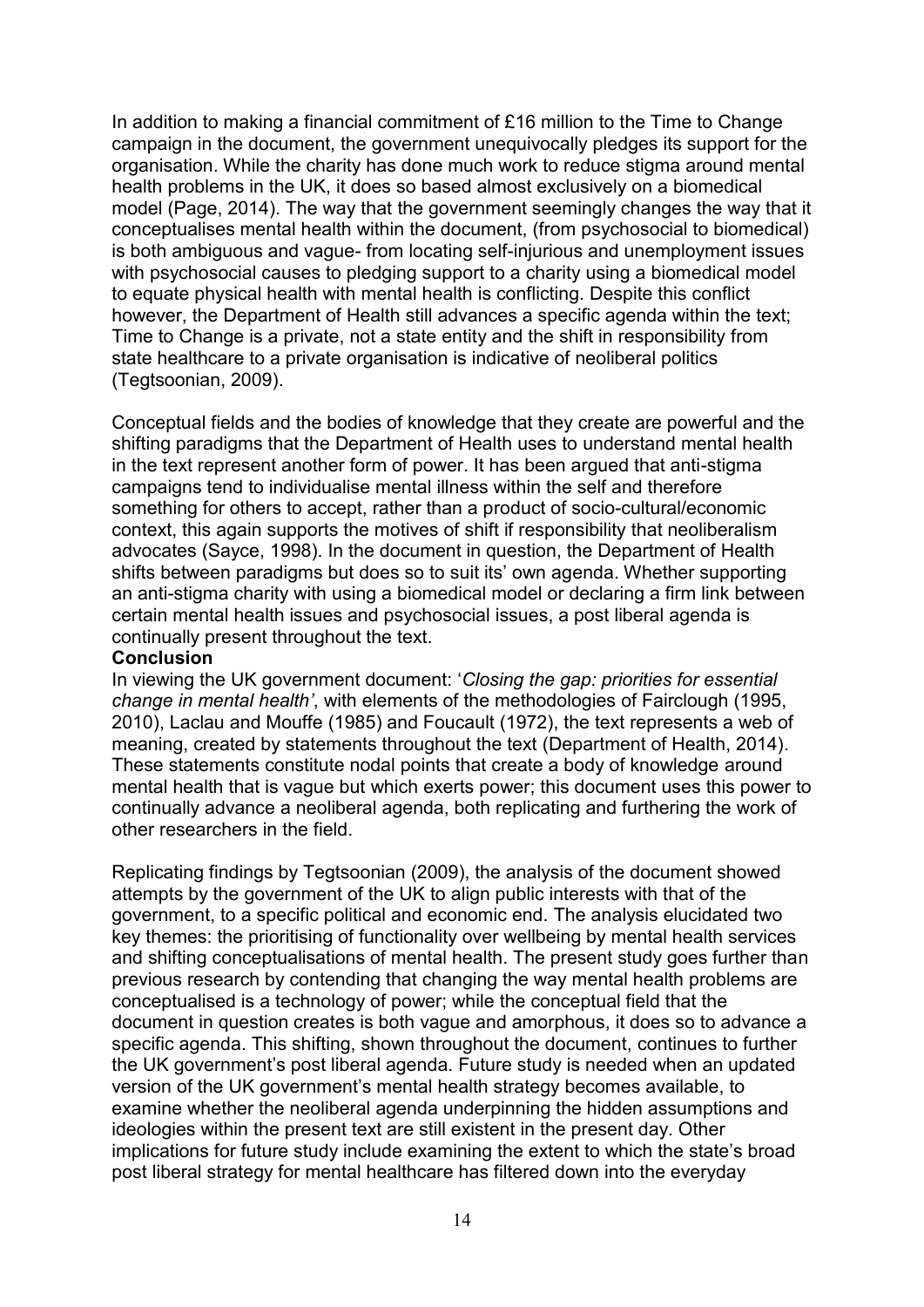interactions of NHS clinicians and patients. Further study would be equally warranted in areas such as the US, where the state does not control mental healthcare and responsibility for the treatment of unwell individuals lies in the hands of private institutions and insurance companies.

## **Reflexive Analysis**

While developing the method used in the present study I immediately realised that the most effective form of discourse analysis would be done not from any one existing methodological standpoint, rather a method with a unique and flexible epistemological position. Fairclough (1995, 2010) provides a key basis for discourse analysis and the way it is situated within political context however I believe the work of Laclau and Mouffe (1985) provides both an alternative and more insightful method for analysing discourse. Knowing that I wanted to take broad ideas on discourse from Fairclough (1995, 2010) but more specific methods from Laclau and Mouffe (1985) I turned to Foucault (1972) for a conception of knowledge and power that did not seem too extreme in ideological tenancy. Foucault's emphasis on power added crucial insight to the present study although to smoothly enmesh the ideas of such discursive giants was difficult; I had to realise how the conceptualisations of Laclau and Mouffe (1985) and Foucault (1972) are separate, and in particular, that Foucault's 'statements' differ from and Laclau and Mouffe's 'nodal points'. Realising the difference between the ambiguity of Foucauldian definitions but also the broader focus of Laclau and Mouffe was key for me in integrating the three methodological standpoints and developing a unique method of my own.

Given that I am currently employed part time by a private company commissioned to deliver mental health services for the NHS, I have my own insights and opinions into the privatisation of mental health services that has resulted from a turn to neoliberalism. I realise that this and the particular familiarity of the topic area in question that my job has given me may have influenced my analysis in the present study. I do however, also believe that this thorough analysis of a complex document would not have been possible without my own initial background knowledge.

## References

Alcoff, L. (2013). Foucault's normative epistemology. C. Falzon, T. O'Leary, J. Sawicki. *A companion to Foucault* pp.207-225. UK: Wiley Blackwell.

Aneshensel, C.S., Rutter, C.M. and Lachenbruch, P.A., (1991). Social structure, stress, and mental health: Competing conceptual and analytic models. *American sociological review*, pp.166-178.

Bacchi, C. (1999). *Women, policy, and politics*. 1st ed. London: Sage

Bell, E., (2014). Reconfiguring the state under the Coalition: Shoring up state power through the Big Society. *Observatoire de la société britannique*, (15), pp.129-144.

Callaghan, J.E., Fellin, L.C. and Warner-Gale, F., (2017). A critical analysis of Child and Adolescent Mental Health Services policy in England*. Clinical child psychology and psychiatry*, 22(1), pp.109-127.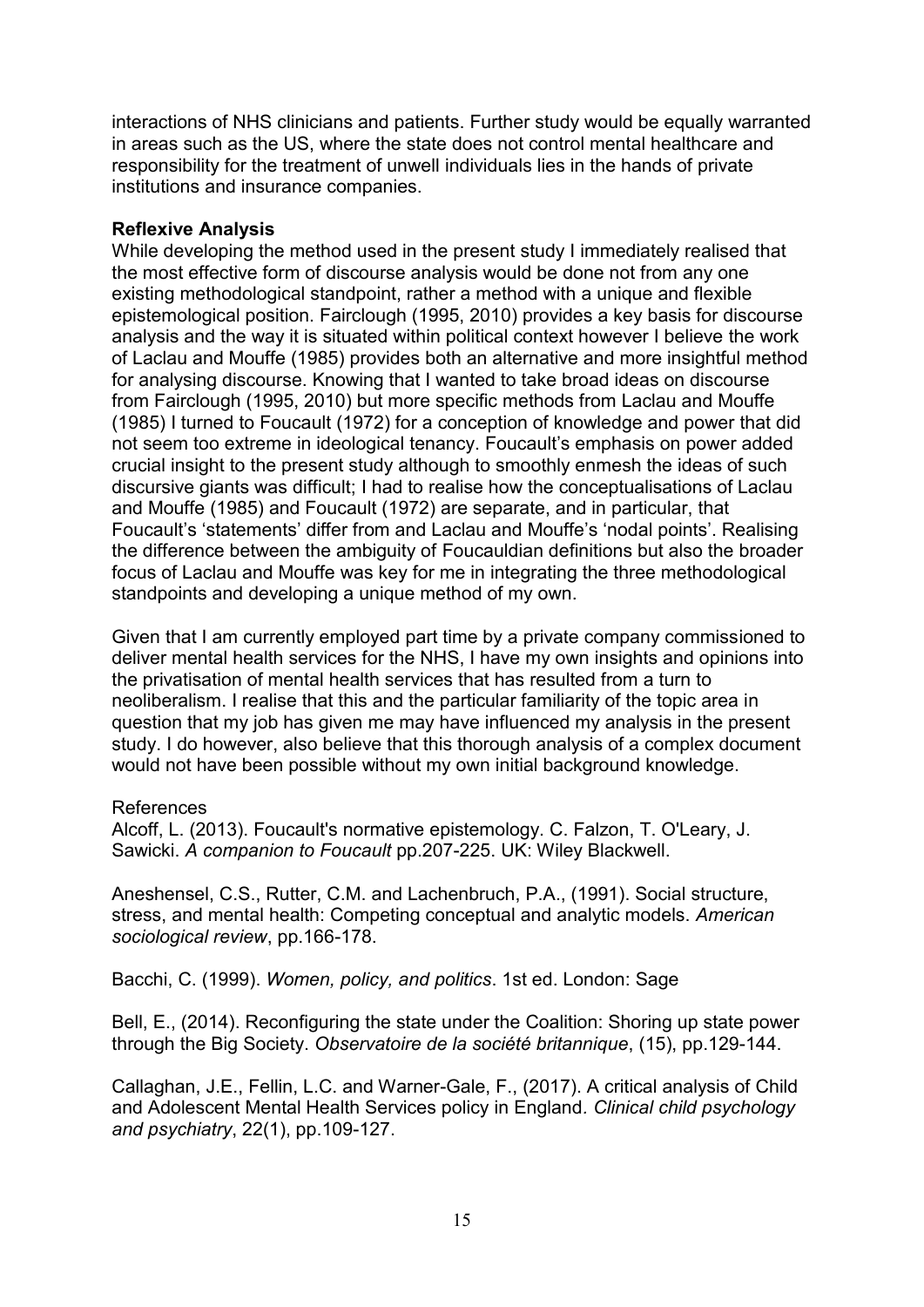Department of Health, (2014). *Closing the gap, priorities for essential change in mental health*. London.

Department of Health (2011) *No health without mental health*. London

Ferguson, I. (2007). Neoliberalism, happiness and wellbeing. *International Socialism*, 117.

Fairclough, N. (1995) *Critical Discourse Analysis*. London: Longman

Fairclough, N. (2001) L*anguage and power*, (2nd ed.) Longman: London

Fairclough, N. (2010) *Critical Discourse Analysis, the critical study of language*. Harlow: Longman

Foucault, M., Sheridan, A., & Foucault,.. (1972). *The archaeology of knowledge*. New York: Pantheon Books

Foucault, M. (1977-1978) *Security, Territory, Population: Lectures at the Collège de France* (M Senellart, ed; G Burchell, trs) Palgrave Macmillan, Basingstoke 2007

Foucault, M., (1978). *The History of Sexuality*. New York: Pantheon Books Foucault, M. (1979). *Discipline and punish: the birth of the prison*. New York, Vintage **Books** 

Freeman, T. and Peck, E., (2006). Evaluating partnerships: a case study of integrated specialist mental health services. *Health & Social care in the Community*, 14(5), pp.408-417.

Hacking, I., (1982). Biopower and the avalanche of printed numbers. In *Biopower: Foucault and Beyond* ed. Cisney, V., Morar, N., Univertity of Chicago Press: Chicago pp. 65-80

Hazelton, M., (1997). Reporting mental health: a discourse analysis of mental healthrelated news in two Australian newspapers. *The Australian and New Zealand journal of mental health nursing*, 6(2), pp.73-89.

Hewett, M ., (2004) *Michel Foucault : power/knowledge and epistemological prescriptions,* Honors Theses, Paper 534. US:University of Richmond

Hui, A. and Stickley, T., (2007). Mental health policy and mental health service user perspectives on involvement: a discourse analysis. *Journal of advanced nursing*, 59(4), pp.416-426.

Jørgensen, M.W. and Phillips, L.J., (2002). *Discourse analysis as theory and method.* Sage. London

The King's Fund, (2014). *The UK Private Health Market* Commission on the Future of Health and Social Care in England. UK: The King's Fund

Laclau, E. and Mouffe, C. (1985) *Hegemony and Socialist Strategy. Towards a Radical Democratic Politics*. London: Verso.